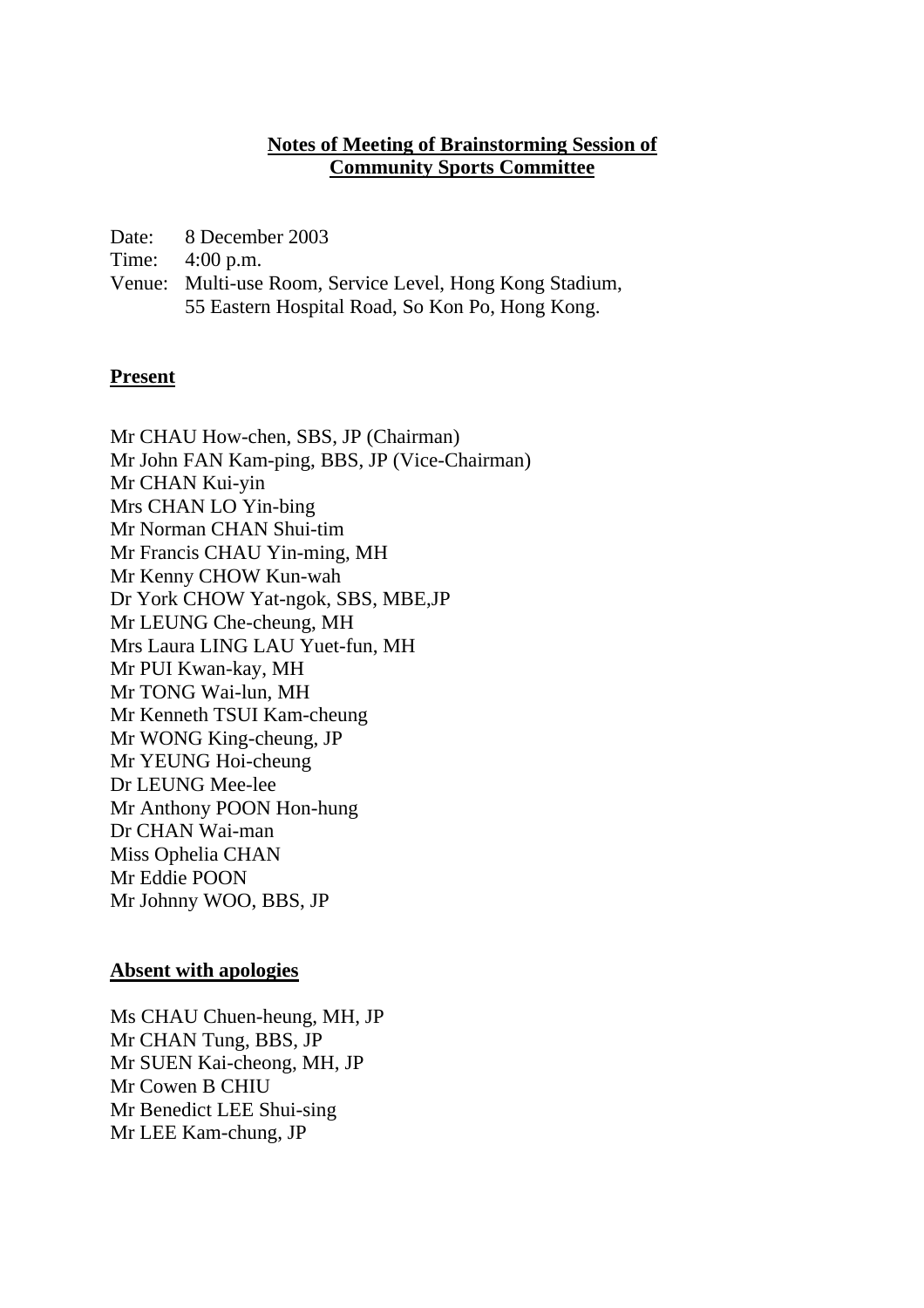## **In attendance**

Mr Leo KWAN, JP Mr Alan SIU Ms Miranda YEAP (Secretary) Mr Charles CHU Mr Wells HO Ip-chuen Mr William NG Wai-keung Mr CHENG Kong-yu Miss Olivia CHAN Yeuk-oi Miss Margrit LI Lai-fan Mrs Yolanda TONG LEE Yan-yan Mrs Annie CHOY LAM Sau-ha Mr Horace CHEUNG Wing-yu Mrs LI CHOI Wing-kwan Mr Kelvin LEUNG King-fat Ms Alice KONG Po-yee Ms Natalie YEUNG

## **Opening remarks**

 The Chairman first welcomed members to the brainstorming session and briefed them on the items for discussion. At the last meeting, members expressed their concern over the significance of booking of recreation grounds on community sports development, and regarded that school sports would be vital to the promotion of community sports activities and the role of District Sports Associations (DSAs) in community sports development should not be neglected. The items for discussion would accordingly focus on the following three areas:

- (a) Ways to promote community sports activities with the recreational facilities provided by the Leisure and Cultural Services Department (LCSD) and other government departments.
- (b) The role of school sports in community sports development.
- (c) The function of DSAs.

2. The Chairman requested members to express their views as much as possible in this session. As the Community Sports Committee (the Committee) covered a wide scope of work, it was necessary for members to advise on how such areas of work could be improved. The three items for discussion were areas of greater significance in community sports. Further brainstorming sessions for discussion of other issues might be organised in the future should the need arise.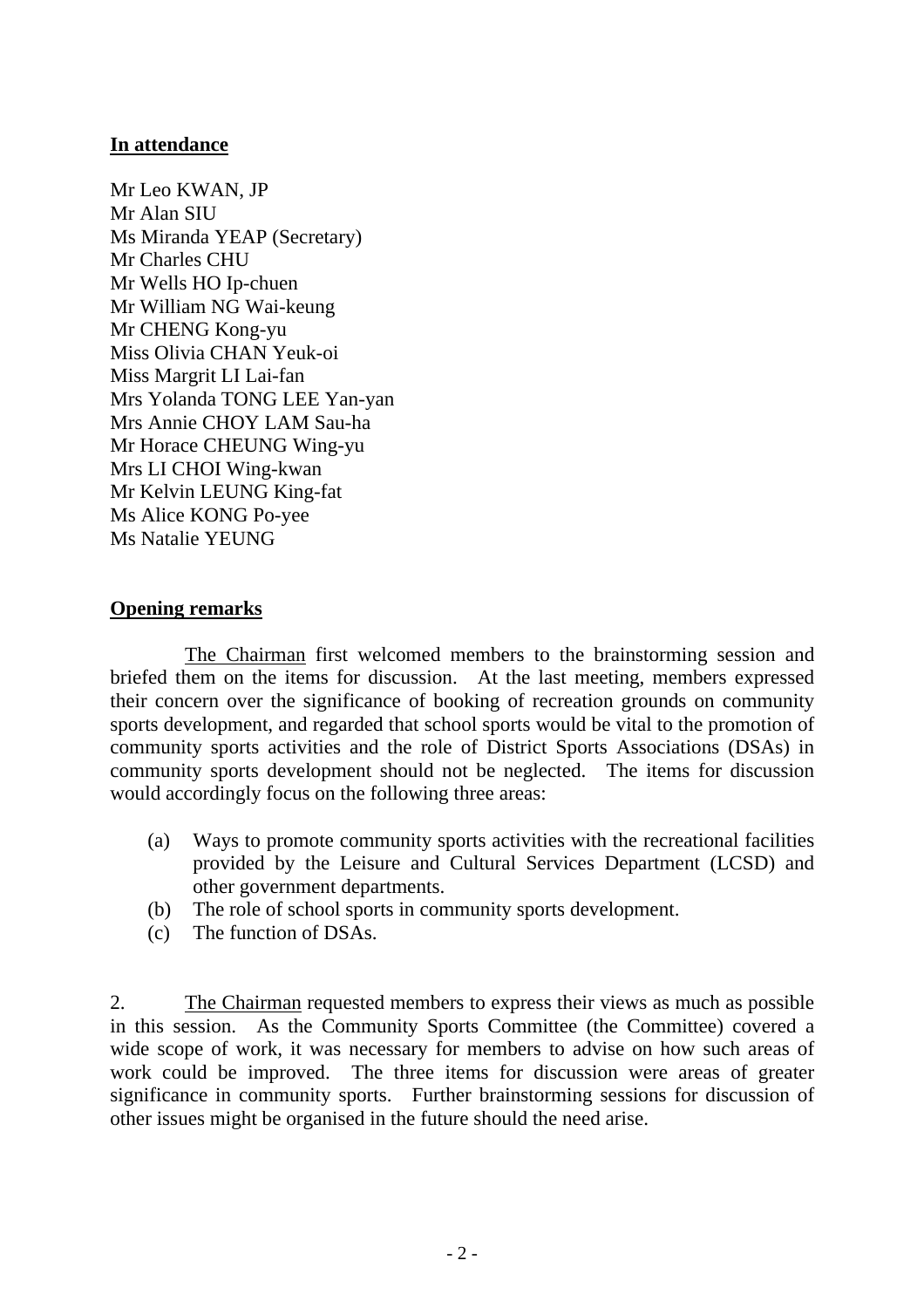3. The Chairman invited Mr Leo KWAN, Deputy Secretary for Home Affairs (Special Duties) to address the meeting.

4. Mr Leo KWAN thanked members for attending the brainstorming session. He remarked that although the Committee was only one of the three committees under the Sports Commission, it covered a wide spectrum of sports affairs, including community sports, district sports and school sports etc. It needed valued opinions from members to facilitate the development and promotion of community sports activities in Hong Kong. Accordingly, discussion would focus on three different topics in this session, it was hoped that members would voice their opinions as much as possible. The Committee would base on the outcome of the discussion to draw up blueprints for promoting community sports.

5. The Chairman invited the Secretary to brief members on the rundown of the meeting and the staff from LCSD to present the information for discussion.

(Group discussion — 4:40 p.m. to 6:30 p.m.)

6. The Chairman invited group representatives to present the result of discussion.

# **Item 1: Ways to promote community sports activities with recreational facilities provided by LCSD and other government departments**

- 7. After discussion, members drew the following conclusions:
	- (a) To designate venues for developing a particular sport many district sports venues could be used for the development of a particular sport and used by Community Sports Clubs (CSCs), DSAs or National Sports Associations (NSAs).
	- (b) To maximize use of district facilities school sports venues and community halls should be made available for hire, such as school sports facilities could be hired by the parents of students, for promoting sports activities.
	- (c) To coordinate the roles of DSAs, CSCs, NSAs and schools as sports promoters at community level, the relation and tasks of these stakeholders should be better coordinated to avoid duplication of roles and to maximize use of resources.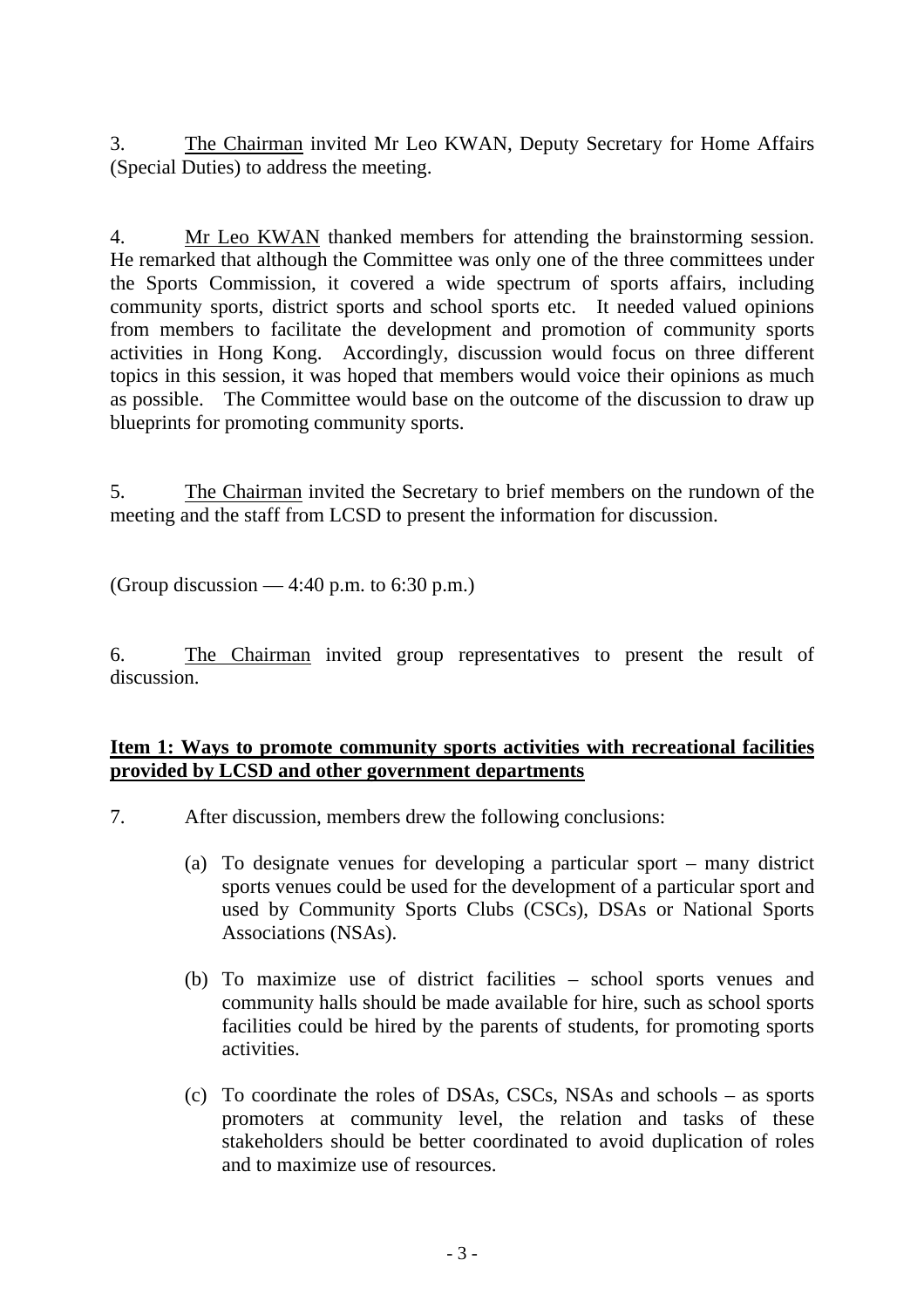- (d) 2009 East Asian Games district sports facilities should be enhanced as soon as possible to provide training venues for athletes who would be considered the mainstay of 2009 East Asian Games.
- 8. Other members' views on the said item were as follows:
	- (a) To achieve flexibility in use of resources, especially in the New Territories district where resources had to be increased to address the issue of insufficient venues.
	- (b) To extend the opening hours of facilities to enhance public use.
	- (c) To coordinate the roles of schools, CSCs and DSAs in promoting community sports activities.
	- (d) To achieve flexibility in hire of venues, in particular, swimming pools should be available for school competitions as far as practicable.
	- (e) To review the procedure of hiring community halls to prevent the community halls from being monopolised by certain groups.

# **Item 2: The role of school sports in community sports development**

9. School sports laid a cornerstone in the overall development of community sports and formed a major part of it. Currently, school sports development involved two aspects, namely School Sports Programme (SSP) under LCSD and sports events organised by the Hong Kong Schools Sports Federation (HKSFF) for all secondary and primary schools. In case where resources of the HKSFF were insufficient, District Leisure Services Offices (DLSO) under LCSD would lend support to events organised by it. Besides, two sports associations for the handicapped would continue to promote sports both within and outside schools.

10. Due to the lack of sports facilities in schools, it is not able to arouse students' interest in taking part in sports activities. Apart from encouraging active participation of students in sports activities, sports should be included in school curriculum. It was also considered to include sports as one of the test subjects for admission to tertiary institutions. To sum up, we should keep running SSP and set up two task forces overseeing school sports and non-school sports respectively.